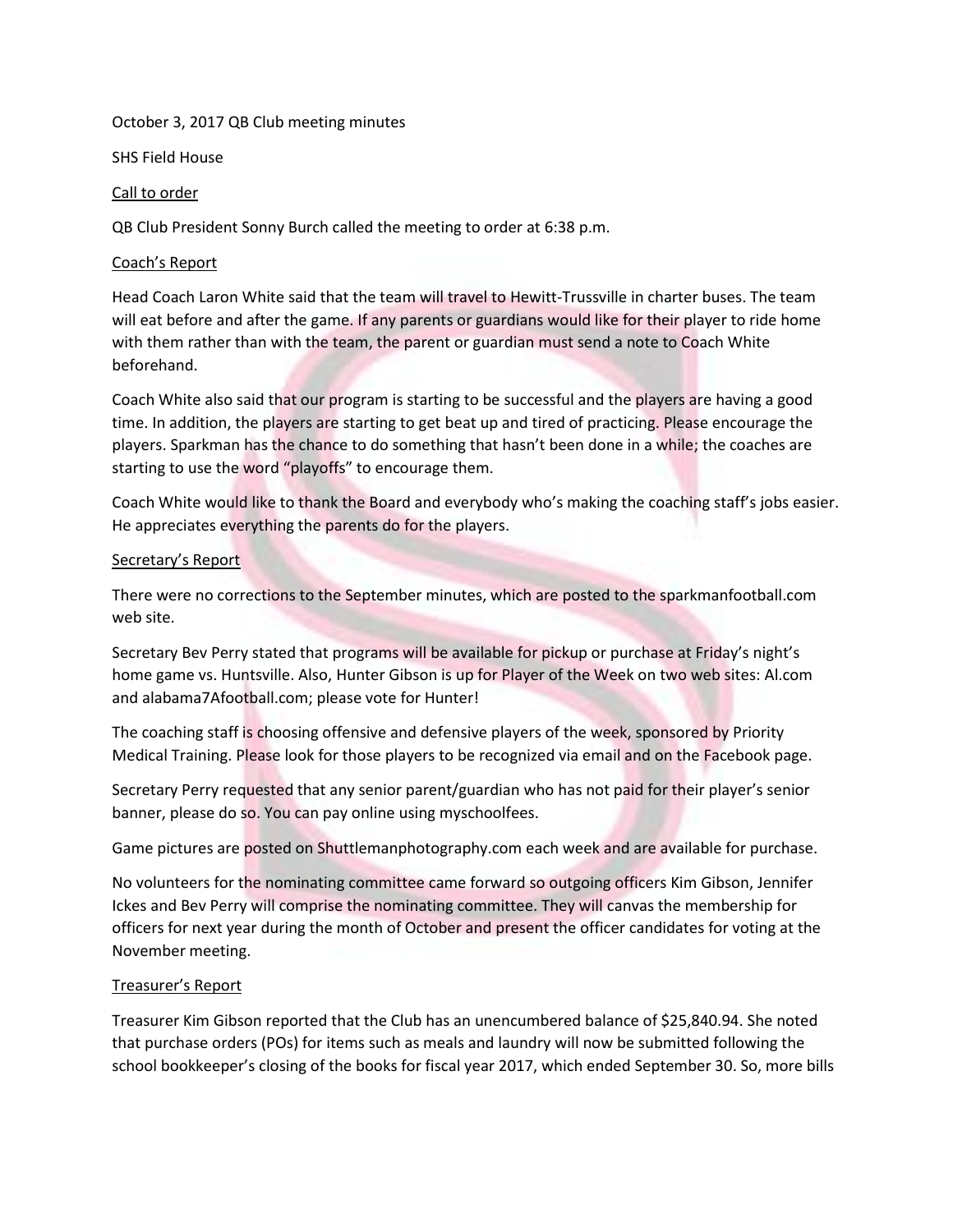will need to be paid. In addition, if the team makes the playoffs there will be extra meals and laundry to pay for.

Another item the Club is looking at purchasing are office chairs for conference room in the field house. The coaching staff reviews film for about six hours each Sunday and they need comfortable seating. Ms. Gibson has priced office chairs and some will need to be able to accommodate about 340 pounds. Not all chairs will need to be that sturdy, but those that are will cost more than standard chairs, which are made to accommodate about 250 pounds. The Club is looking at purchasing about 15 chairs and the total cost is not expected to exceed \$5,000.

Ms. Gibson also noted that \$5,000 has to stay in the account for next year and that many things accomplished this year were paid for with funds left over from last year. However, if there's a need for something that will benefit the program now, we will spend the money this year.

### Vice President of Fundraising Report

Vice President of Fundraising Jennifer Ickes reported that the Club is offering an ACT Prep workshop to players. During Fall Break, the workshop, which consists of an online video tutorial and some practice tests, will be held from 1:30-2:30 Monday through Friday. She reported that the first day of the workshop about 35 players attended and the second day about 23 attended. They range from freshman through senior. During the first two sessions, the players were supposed to practice using a practice test with 75 questions to be answered in 45 minutes. They also discussed time management; in general test takers have about 36 seconds to answer each question. She noted that getting the questions in front of the players is the biggest help. The schedule will switch to Mondays and Thursdays from 5:30-6:30 after Fall Break and wrap up on the  $26<sup>th</sup>$  of October, in time for the October  $28<sup>th</sup>$  test.

A parent noted that players on the freshmen and JV teams will not be able to make the Monday sessions and Ms. Ickes said she would check on changing the schedule. The workshop was Coach White's idea. Originally he tried to employ a teacher to teach a live class, but she was only available during the boys' practice time.

Ms. Ickes also reported that she ordered t-shirts for the freshmen and for the players of the week, after Coach White asked if the Club could purchase shirts for the freshmen since they had a game cancelled. One parent expressed dissatisfaction with the idea that players of the week receive the same t-shirts that freshmen receive. One suggestion was to have a Player of the Week decal added to those shirts to distinguish them from the freshmen t-shirts. The Board agreed to re-evaluate the t-shirt distribution plan in light of the objection.

Ms. Ickes also reported that she is in the beginning stages of planning the 2017 football banquet. She is working with the administration on establishing a date for the banquet, and evaluating locations, catering, etc. The Board will need help with set up and clean up. The final banquet date is dependent on when the season ends – it's possible it could be pushed all the way to January.

Another item Ms. Ickes discussed was building a fence to hold the senior banners. A proposal had been put forth to build a 10-foot fence to replace the current fence near the electrical boxes to hang senior banners on. The Board received a quote of \$2,750 to enclose the entire area, including the football trailer, two outbuildings and the electrical boxes, because it's a safety issue. Mrs. Daye is working with Mr. Watts to possibly split the cost three ways or have the school pay for the fence.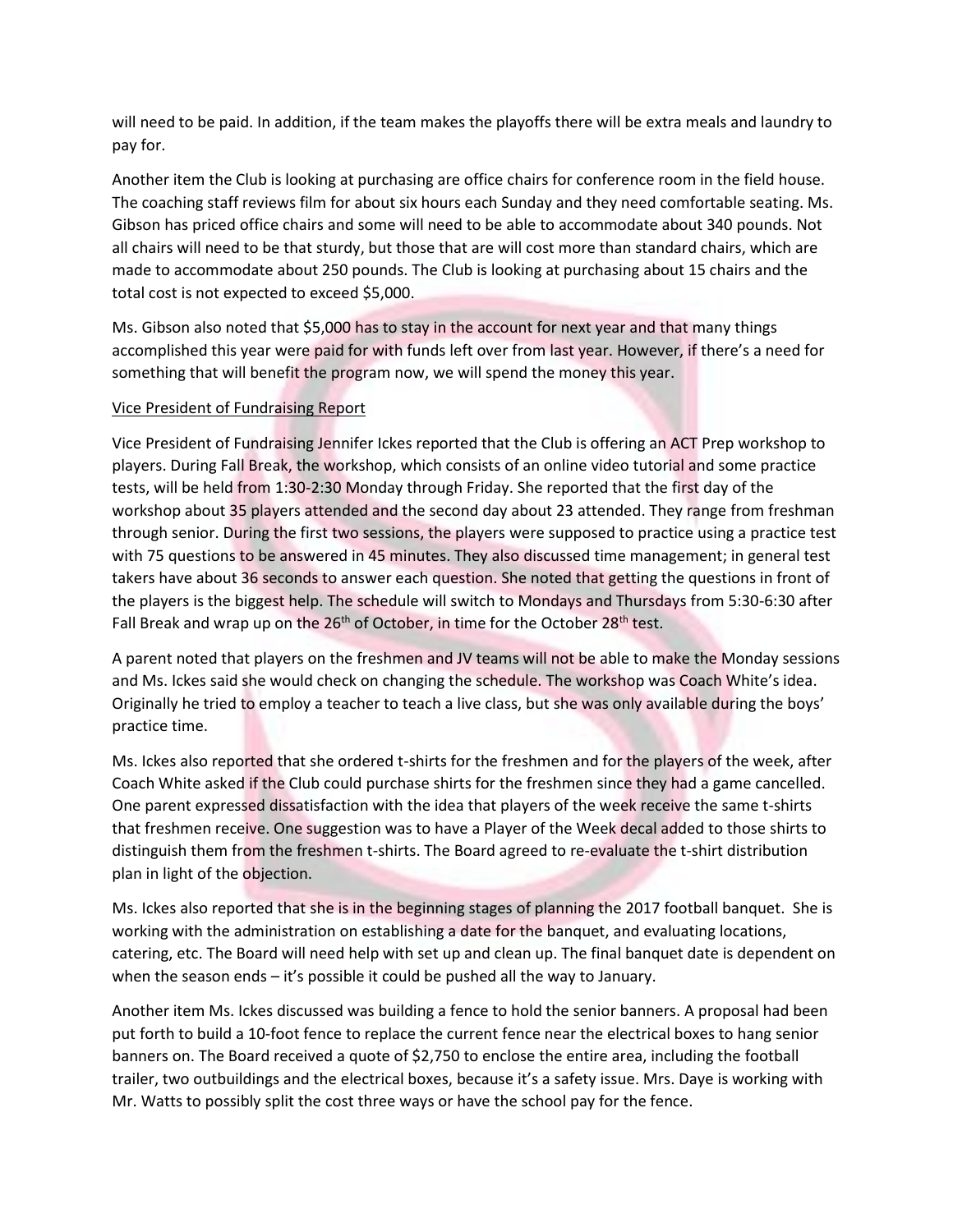There are two shield t-shirts left for sale with the shield: both black size small. One parent asked if the Club could do a t-shirt for the playoffs. It should be known by the second-to-last home game if we will be in the playoffs.

The Board is considering providing a special dinner for seniors, trainers and coaches on Thursday, November 2, the night before the senior game. The Board is discussing grilling steaks and providing a baked potato, vegetable, roll, dessert and tea, possibly in the 9<sup>th</sup> grade cafeteria. Senior night is November 3 vs. Decatur at home. Last year, the seniors had a special table for the pregame meal on Senior Night, and the Board will probably do that again.

Ms. Ickes said that the Huntsville High seniors go on a weekend canoeing trip and stay in a cabin and participating in other bonding activities. Perhaps this dinner could become a regular activity in the years to come and new traditions can be started. Mr. Gunn noted that he thought it would set a good example for the younger players and build camaraderie and a positive culture, which might help with the talent retention issue Sparkman has faced.

### Vice President of Volunteers Report

Co-VP of Volunteers Charity Mathis wanted to thank all the parents who have volunteered for games and any other activity this year.

Co-VP of Volunteers Marty Conner noted he will continue to send email with volunteer needs. For Monday games, we have had to use varsity players occasionally, but that is not a problem. For the rest of the season, we are set if all volunteers show up.

# To volunteer:<http://www.signupgenius.com/go/10c0d49a5a929a4fd0-sparkman4>

### Vice President of Meals Report

Ms. Sharon Caselberry reported that the chef who had been catering meals has taken a job out of the country, although it's possible he'll be back when we start playoffs. She has to set up new meals for the rest of the season. Before the chef left, Ms. Caselberry got information on macronutrient breakdown and will be trying to keep things the same as much as possible. The boys enjoyed his cooking and the meals were healthy. His last meal was this past Friday (September 29).

This Friday (October 6), the players are going to have Firehouse Subs. For homecoming and senior night, the Board is planning to provide chicken biscuits from Jacks instead of the usual sausage biscuits.

For the Hewitt-Trussville game, the players and coaches are going to stop at a Golden Corral in Center Point on the way to Trussville for the pregame meal. After the game, the players will get McDonalds. The plan is for each player to get two McDoubles to streamline the post-game meal. Someone will be going to McDonald's to get the post-game hamburgers and bring them back to the buses. The team plans to leave Harvest about 1 p.m. for the Hewitt-Trussville game.

For Homecoming, Shababy's is bringing a grill and smoking wings. We will also have green beans and a baked potato.

### President's Report